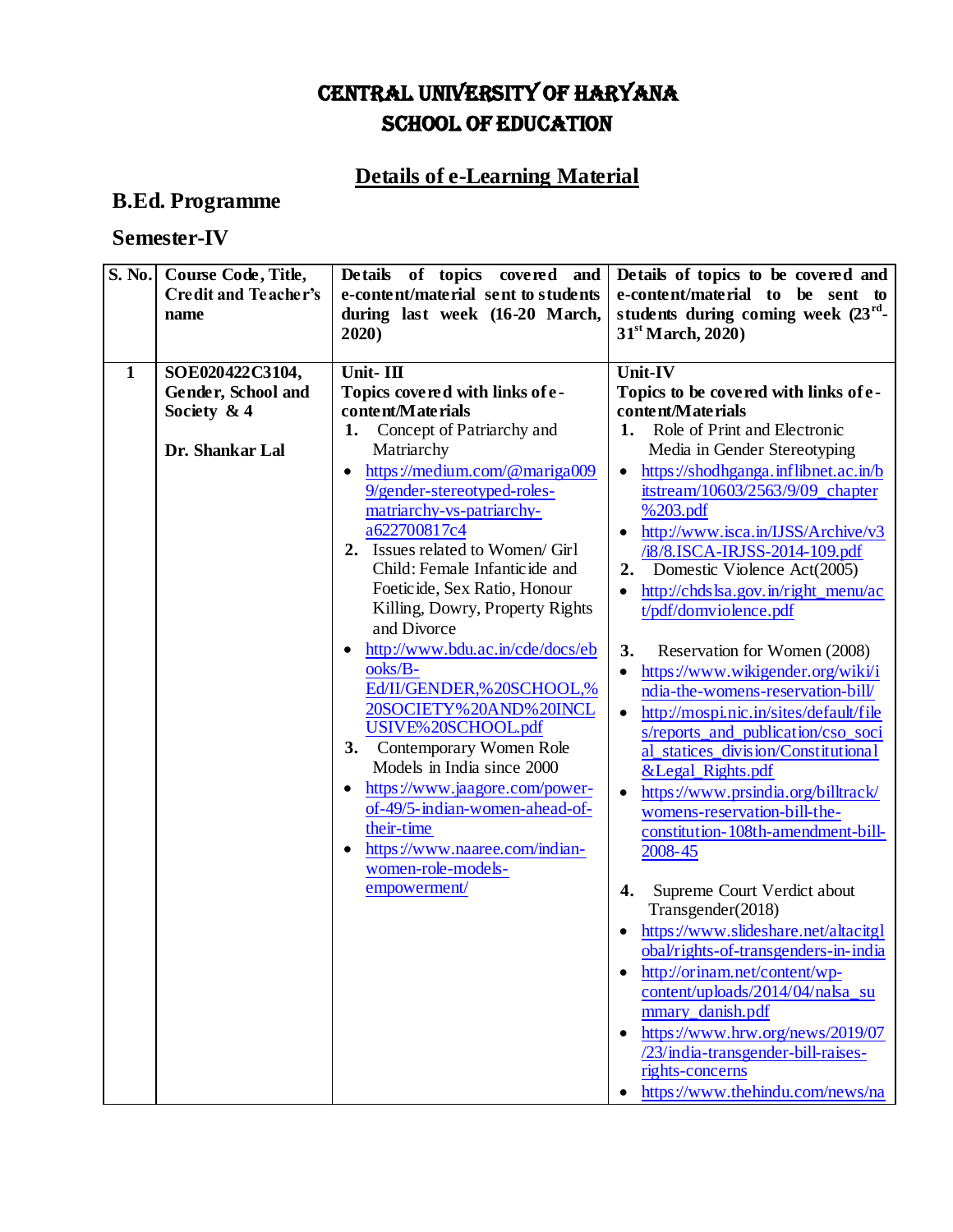|                                                                       |                                                                                                                                                                                                                                                                                                                         | tional/article24880700.ece/binary/S<br>ec377judgment.pdf<br>5. National Policy for the<br>Empowerment of Women, 2001<br>https://wcd.nic.in/sites/default/files/<br>National% 20Policy% 20for% 20Em<br>powerment% 20of% 20Women% 20<br>2001.pdf<br>http://www.dhaatri.org/documents/<br>nationalwomenpolicy.pdf<br>6. Triple Talak Act<br>https://www.livelaw.in/pdf_upload/<br>pdf_upload-362529.pdf<br>https://www.researchgate.net/publi<br>cation/331521428_Triple_Talaq_B<br>ill and the Muslim Voice Is a 1<br>aw_necessary<br>https://prsindia.org/billtrack/musli<br>m-women-protection-rights-<br>marriage-bill-2019                                                                                                                              |
|-----------------------------------------------------------------------|-------------------------------------------------------------------------------------------------------------------------------------------------------------------------------------------------------------------------------------------------------------------------------------------------------------------------|-----------------------------------------------------------------------------------------------------------------------------------------------------------------------------------------------------------------------------------------------------------------------------------------------------------------------------------------------------------------------------------------------------------------------------------------------------------------------------------------------------------------------------------------------------------------------------------------------------------------------------------------------------------------------------------------------------------------------------------------------------------|
| SOE020422C3104,<br>Gender, School and<br>Society $&4$<br>Dr. Chandvir | Unit-II<br>Topics covered with links of e-<br>content/Materials<br>1. (Gender and Hidden<br>Curriculum)<br>https://classroom.google.com/c/<br>NTQwODk1Mzg2NzNa/m/NT<br>QxMjc0MDYyNjBa/details<br>2. (Gender Sensitivity Pedagogy)<br>https://classroom.google.com/c/<br>NTQwODk1Mzg2NzNa/p/NTQ<br>4MjY0NTA3ODJa/details | Unit-II<br>Topics to be covered with links of e-<br>content/Materials<br>1. (Concept of Patriarchy)<br>https://classroom.google.com/c/<br>NTQwODk1Mzg2NzNa/m/NTU<br>3NzY3OTU4Njla/details<br>(Concept of Matriarchy)<br>2.<br>https://classroom.google.com/c/<br>NTQwODk1Mzg2NzNa/m/NTU<br>3NzY4NzgzMDFa/details<br>(Gender Sensitivity Pedagogy)<br>3.<br>https://classroom.google.com/c/<br>NTQwODk1Mzg2NzNa/m/NTU<br>3NzY4Nzg2NDNa/details<br>(Female Infanticide and<br>4.<br>Foeticide)<br>https://classroom.google.com/u/<br>1/c/NTQwODk1Mzg2NzNa/m/N<br>TY1Nzc5ODI5NzBa/details<br>5.<br>(Sex Ratio and Sexual<br>Harassment of women at work<br>Places)<br>https://classroom.google.com/u/<br>1/c/NTQwODk1Mzg2NzNa/m/N<br>TY1Nzc5ODMwMjRa/details |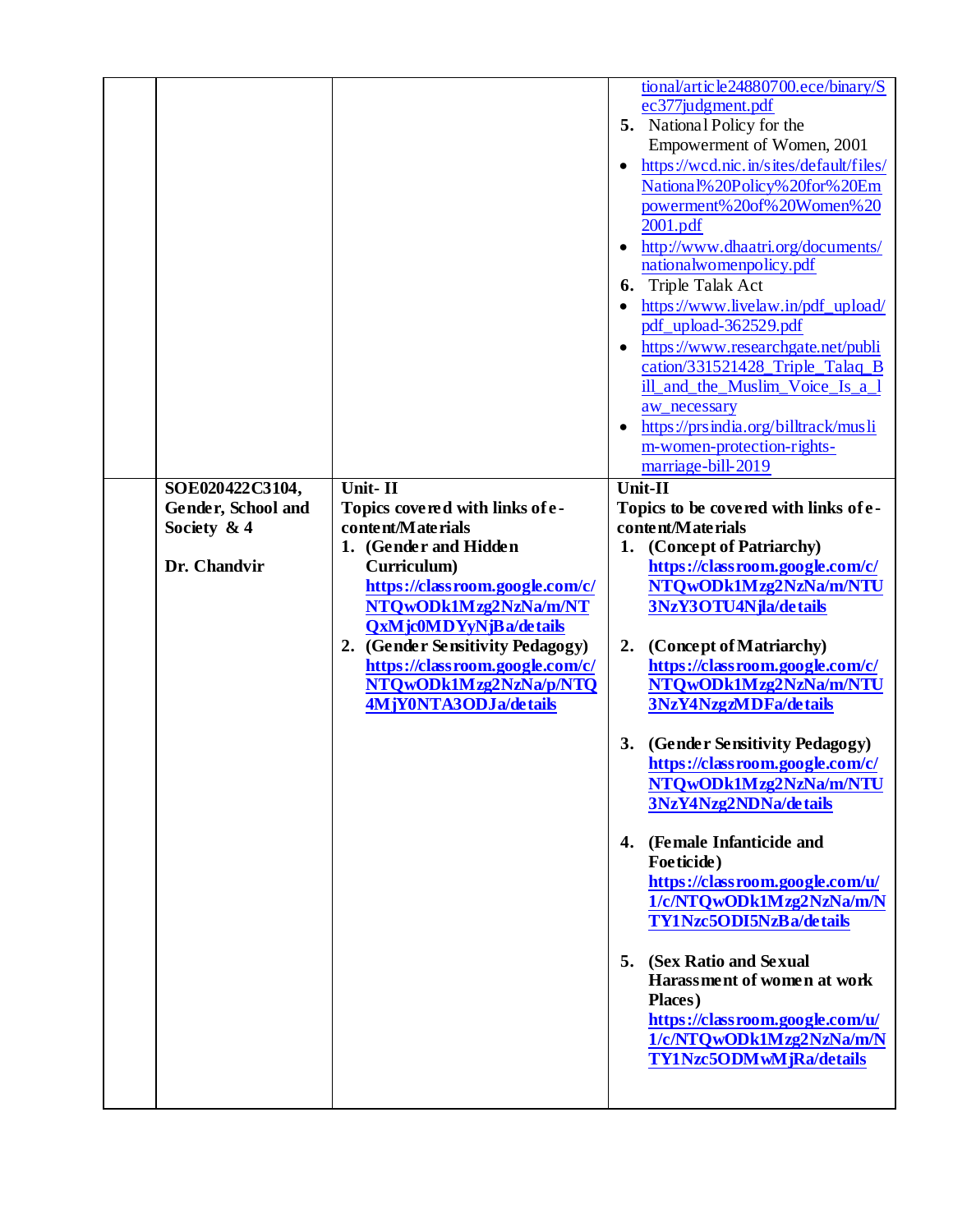| $\overline{2}$ | SOE020423C3104,            | Unit-3                               | Unit-3                                  |
|----------------|----------------------------|--------------------------------------|-----------------------------------------|
|                | Curriculum                 | Topics covered with links of e-      |                                         |
|                | Transaction & 4            | content/Materials                    | Topics to be covered with links of e-   |
|                |                            | • Modes of Curriculum                | content/Materials                       |
|                | Dr. Rubul Kalita           | <b>Transaction</b>                   | Role of Curriculum in effective         |
|                |                            | Role of different agents in          | teaching learning Process               |
|                |                            | Curriculum                           |                                         |
|                |                            | https://classroom.google.com/u/0/    | Unit-4                                  |
|                |                            | h                                    | Topics covered with links of e-         |
|                |                            | <b>Transaction: Principal &amp;</b>  | content/Materials                       |
|                |                            | <b>Teachers</b>                      | <b>Curriculum Evaluation:</b>           |
|                |                            | https://classroom.google.com/c/N     | <b>Concept, Need and Importance</b>     |
|                |                            | <b>TQxMDEzMTEyMDRa</b>               | https://classroom.google.com/u/0/c      |
|                |                            |                                      | /NTQxMDEzMTEyMDRahttps://c              |
|                |                            |                                      | lassroom.google.com/u/0/h               |
|                |                            |                                      | <b>Sources of Curriculum</b>            |
|                |                            |                                      | <b>Evaluation</b>                       |
|                |                            |                                      | https://classroom.google.com/u/0/h      |
|                |                            |                                      | <b>Types of Curriculum Evaluation</b>   |
|                |                            |                                      | https://classroom.google.com/u/0/c      |
|                |                            |                                      | /NTQxMDEzMTEyMDRa                       |
|                |                            |                                      | https://classroom.google.com/u/0/c      |
|                |                            |                                      | /NTQxMDEzMTEyMDRa                       |
|                |                            |                                      | <b>Content Analysis</b>                 |
|                |                            |                                      | https://classroom.google.com/u/0/c/     |
|                |                            |                                      | <b>NTQxMDEzMTEyMDRa</b>                 |
|                |                            |                                      |                                         |
|                | SOE020423C3104,            |                                      |                                         |
|                | Curriculum                 | Unit-III: Curriculum Model &         |                                         |
|                | <b>Transaction &amp; 4</b> | <b>Transaction</b>                   | <b>Unit-IV: Curriculum Evaluation</b>   |
|                |                            | • Models of Curriculum               | Curriculum<br><b>Evaluation:</b>        |
|                | Dr. Pramod Joshi           | Development - Tylor's Model          |                                         |
|                |                            |                                      | <b>Concept, Need and Importance</b>     |
|                |                            | https://drive.google.com/open?       | https://drive.google.com/open?i         |
|                |                            | id=1v1UULB1z4ZHg0JJ3ECU              | d=1BsGlfJ7973xshPdn6QZNtC               |
|                |                            | a1F68iaPaxMSw&authuser=              | $0$ 7jhR4Y7d&authuser=1                 |
|                |                            | Hilda Taba's Model<br>٠              | https://classroom.google.com/u/         |
|                |                            | https://classroom.google.com/u       | 1/c/MjAwODA0Njg3Nzla/p/NT               |
|                |                            | /1/c/MjAwODA0Njg3Nzla/p/N            | Y3MDUwNDQ1ODBa/details                  |
|                |                            |                                      | Curriculum<br><b>Sources</b><br>of      |
|                |                            | TY3MDUwNDQzNTVa/detail               | <b>Evaluation</b>                       |
|                |                            | $\underline{\underline{\mathbf{S}}}$ | https://classroom.google.com/u/         |
|                |                            | • Modes of Curriculum                | 1/c/MjAwODA0Njg3Nzla/p/NT               |
|                |                            | <b>Transaction</b>                   |                                         |
|                |                            |                                      | Y3MDUwNDQ2NDVa/de tails                 |
|                |                            | • https://classroom.google.com/      | of<br><b>Curriculum</b><br><b>Types</b> |
|                |                            | u/1/c/MjAwODA0Njg3Nzla/p/            | <b>Evaluation</b>                       |
|                |                            | NTY3MDUwNDQ0Mzla/detai               | https://classroom.google.com/u/         |
|                |                            |                                      | 1/c/MjAwODA0Njg3Nzla/p/NT               |
|                |                            | $\underline{\mathbf{ls}}$            | Y3MzIyMzEwMDFa/details                  |
|                |                            |                                      |                                         |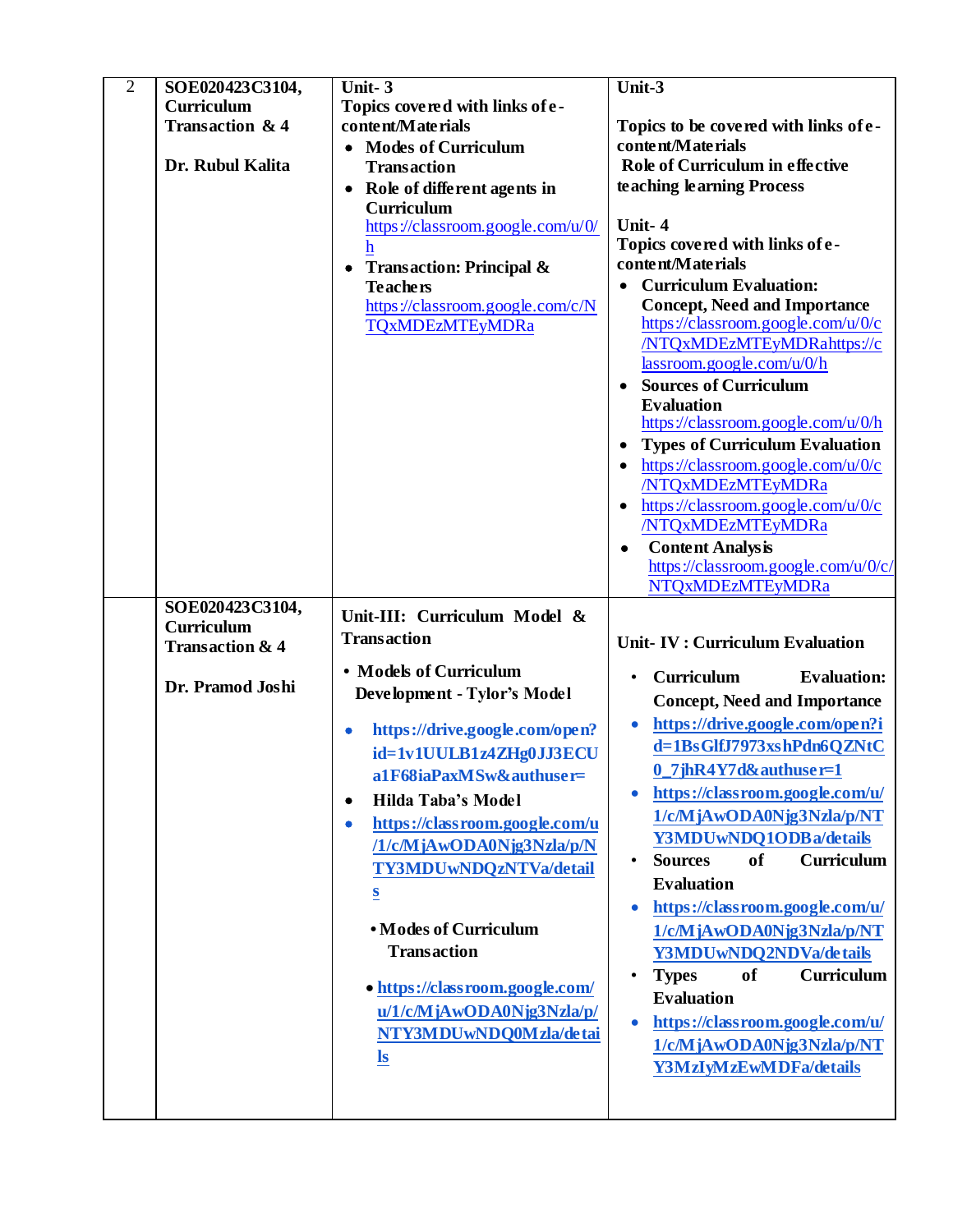|                              | • Role of different agents in                                   | <b>Content Analysis</b><br>$\bullet$           |
|------------------------------|-----------------------------------------------------------------|------------------------------------------------|
|                              | curriculum transaction:                                         | https://classroom.google.com/u/                |
|                              | Principal & Teachers                                            | 1/c/MjAwODA0Njg3Nzla/p/NT                      |
|                              |                                                                 | Y3MzIyMzExMDNa/details                         |
|                              | https://classroom.google.com                                    |                                                |
|                              | /u/1/c/MjAwODA0Njg3Nzla/                                        |                                                |
|                              | p/NTY3MDUwNDQ0OTVa/                                             |                                                |
|                              | details                                                         |                                                |
| SOE020424C3104,              | Unit-2 & 3                                                      | Unit-4                                         |
| <b>Creating an Inclusive</b> |                                                                 |                                                |
| School & 4                   | Topics covered with links of e-                                 | Topics to be covered with links of e-          |
|                              | content/Materials                                               | content/Materials                              |
| Dr. Manju                    | <b>Charity Model</b><br>$\bullet$                               | <b>School readiness for addressing</b>         |
|                              | https://drive.google.com/open?                                  | the diverse needs of children                  |
|                              | id=1OXgVyum_6_2RnMc4wv                                          | with special needs                             |
|                              | uS7tlxvhILKY8D&authuser=0                                       | a) Infrastructural                             |
|                              |                                                                 | b) Technological                               |
|                              | <b>Human Rights Model</b><br>$\bullet$                          | c) Pedagogical                                 |
|                              | https://drive.google.com/open?                                  | d) Attitudinal needs                           |
|                              | id=1OXgVyum_6_2RnMc4wv                                          | https://www.slideshare.n                       |
|                              | uS7tlxvhILKY8D&authuser=0                                       | et/amols wee tpain/s chool<br>s-readiness-for- |
|                              | Salamanca Statement(1994)<br>$\bullet$                          | inclusion-bed                                  |
|                              | http://www.csie.org.uk/inclusio                                 |                                                |
|                              | n/unesco-salamanca.shtml                                        |                                                |
|                              |                                                                 |                                                |
|                              | <b>RCI</b> Act (1992)<br>$\bullet$                              |                                                |
|                              | https://drive.google.com/open?                                  |                                                |
|                              | id=19x90-                                                       |                                                |
|                              | 5CGme2uJWyaK5FLrayqFwr                                          |                                                |
|                              | <b>F5UEv&amp;authuser=0</b>                                     |                                                |
|                              |                                                                 |                                                |
|                              | <b>PWD Act (1995)</b>                                           |                                                |
|                              | https://drive.google.com/open?                                  |                                                |
|                              | id=16HwkFKN8EVKRc_KmF                                           |                                                |
|                              | 8JpxIM6sr8-lsJN&authuser=0                                      |                                                |
|                              |                                                                 |                                                |
|                              | Policies guidelines on Inclusive<br>٠                           |                                                |
|                              | <b>Education, UNESCO 2009</b><br>https://drive.google.com/open? |                                                |
|                              | id=1RlcvbJc3MjUdIevho99W                                        |                                                |
|                              | LlbcpI0S1qGa&authuser=0                                         |                                                |
|                              |                                                                 |                                                |
|                              | <b>Inclusive Education: Concept,</b><br>٠                       |                                                |
|                              | <b>Meaning and Characteristics</b>                              |                                                |
|                              | https://www.researchgate.net/                                   |                                                |
|                              | publication/301675529_INCL                                      |                                                |
|                              | <b>USIVE_EDUCATION_IN_IN</b>                                    |                                                |
|                              | DIA_-                                                           |                                                |
|                              | <b>CONCEPT_NEED_AND_C</b>                                       |                                                |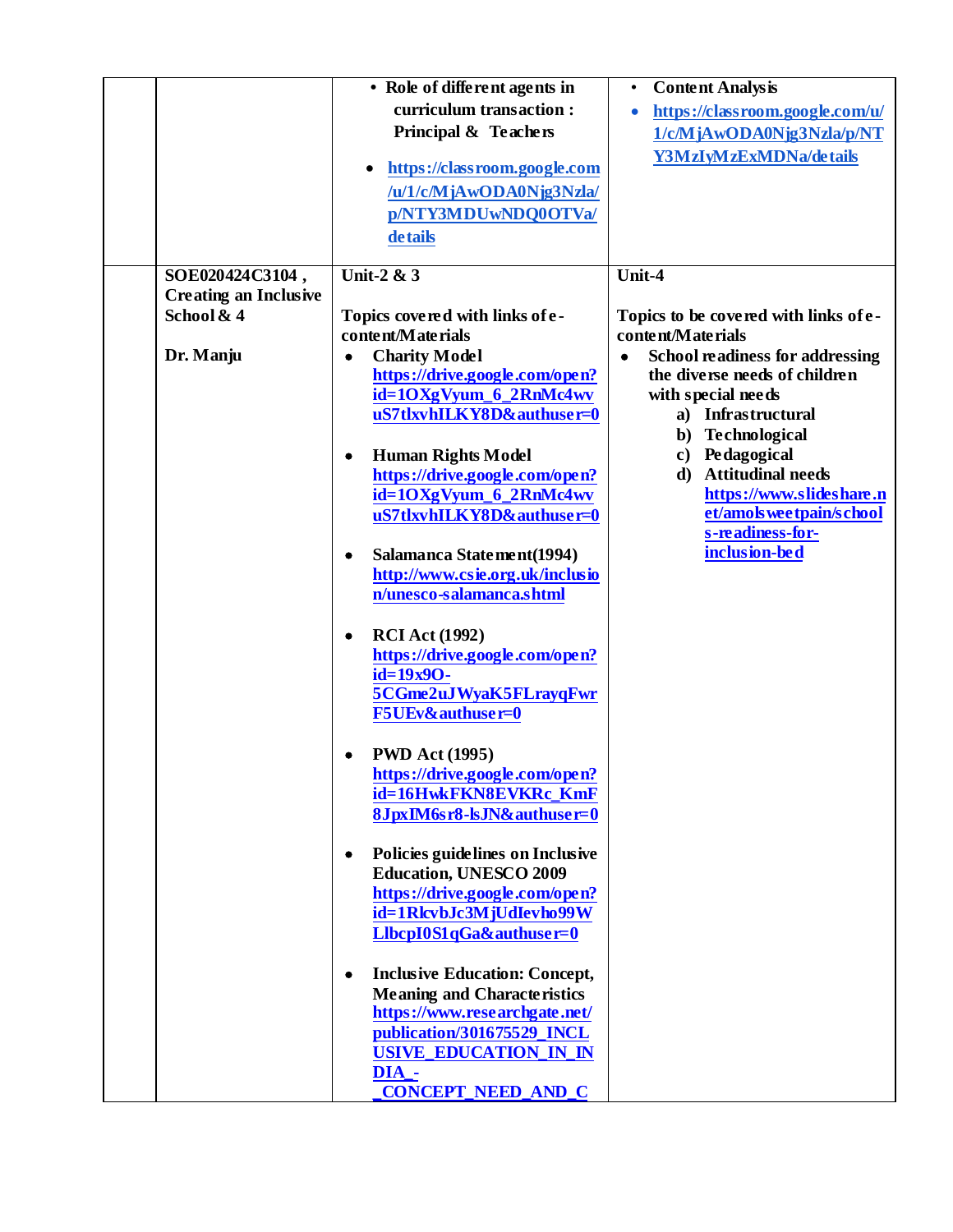|                              | <b>HALLENGES</b>                                |                                                |
|------------------------------|-------------------------------------------------|------------------------------------------------|
|                              | <b>National Policy on</b><br>$\bullet$          |                                                |
|                              | Disability(2006)                                |                                                |
|                              | https://yourstory.com/2016/05/di                |                                                |
|                              | sabilities-act-simplified                       |                                                |
|                              |                                                 |                                                |
| SOE020424C3104,              | Unit-3                                          | Unit- $3$                                      |
| <b>Creating an Inclusive</b> | <b>Salamanca Statement 1992</b><br>1.           |                                                |
| School & 4                   | (a) http://www.csie.org.uk/inclu                | 1. RCI-1992                                    |
|                              | sion/unesco-salamanca.shtml                     | https://drive.google.com/open?                 |
| Dr. Neha Bishnoi             | (b) https://drive.google.com/file/              | id=1nrakzTdTEID9Ys5nc7KC                       |
|                              | d/1AmkzBuLqCQ2nqeJR2o                           | 90NE4lKykSrE                                   |
|                              | EaqRKab0igbYwP/view?usp                         | 2. Disability Acts & Policies                  |
|                              | $=$ sharing                                     | https://www.youtube.com/watch?                 |
|                              |                                                 | v=wsIozgfQQSo&t=1108                           |
|                              | <b>Guidelines</b><br>2. Policy<br><sub>on</sub> |                                                |
|                              | <b>Inclusive</b><br><b>Education,</b>           | 3. Rehabilitation                              |
|                              | <b>UNESCO 2009.</b>                             | https://www.youtube.com/wat                    |
|                              | (a) https://www.youtube.com/wa                  | $ch?v=2gWEHFoMyXk$                             |
|                              | tch?v=WG4m7VIEZiY                               |                                                |
|                              | (b) https://www.youtube.com/wa                  | 4. PWD Act, 1995                               |
|                              | tch?v=0eNsSmDs3Sw                               | https://drive.google.com/open?id=<br>$\bullet$ |
|                              | (c) https://drive.google.com/ope                | 1BrTwizH9NNtYvTgpfFHwMaIi                      |
|                              | n?id=1TIZMxI2JgNbqH2jb2                         | nM8HRnUJ                                       |
|                              | 3Y-cc7tL4GDx8aT                                 | https://www.slideshare.net/Priyan<br>$\bullet$ |
|                              |                                                 | kaChaurasia3/person-with-                      |
|                              |                                                 | disability-act-1995                            |
|                              |                                                 |                                                |
|                              |                                                 | 5. National Policy on Disability               |
|                              |                                                 | (2006)                                         |
|                              |                                                 | https://www.slideshare.net/Priyank             |
|                              |                                                 | aChaurasia3/person-with-                       |
|                              |                                                 | disability-act-1995                            |
|                              |                                                 | https://drive.google.com/open?id=1             |
|                              |                                                 | G7yv2qILvWtrSGG9m5bQ7PkJyE                     |
|                              |                                                 | 9HkzLO                                         |
|                              |                                                 | 6. The Right of Persons with                   |
|                              |                                                 | <b>Disabilities Act, 2016</b>                  |
|                              |                                                 | https://drive.google.com/open?id=1             |
|                              |                                                 | kr2gBXlwGsMwoTst8ROS_vDX                       |
|                              |                                                 | wUi7A0JZ                                       |
|                              |                                                 | https://www.slideshare.net/rajn                |
|                              |                                                 | ishkarya/rights-to-persons-                    |
|                              |                                                 | with-disabilities-act-2016-                    |
|                              |                                                 |                                                |
|                              |                                                 | new-                                           |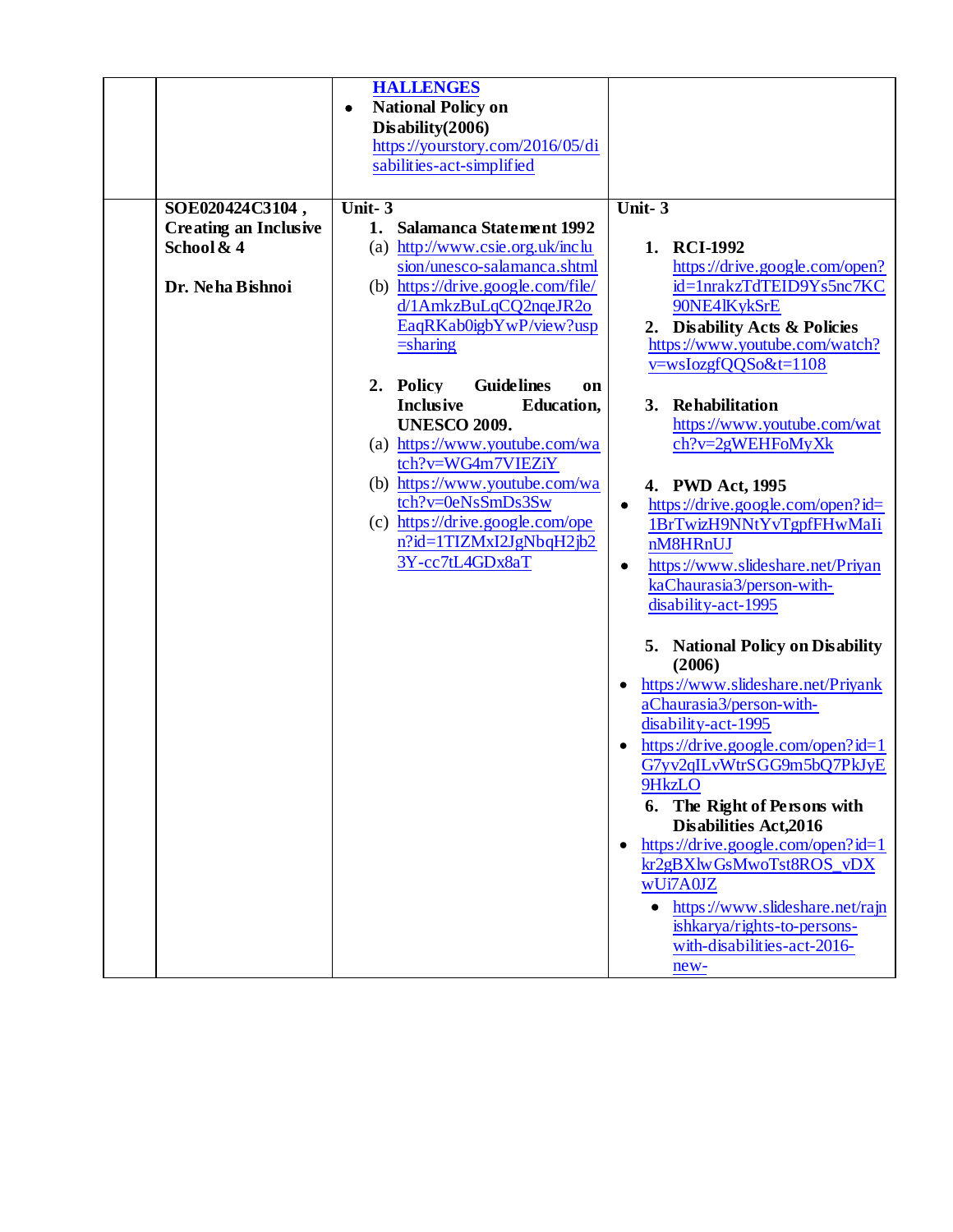| $\overline{4}$ | SOE020425C1102,                         | Unit-2. Exploring the Self                        | Unit-2. Development of Self                    |
|----------------|-----------------------------------------|---------------------------------------------------|------------------------------------------------|
|                | <b>Understanding the</b><br><b>Self</b> |                                                   |                                                |
|                | &2                                      | Topics covered with links of e-                   | Topics to be covered with links of             |
|                |                                         | content/Materials                                 | e-content/Materials                            |
|                | <b>Ms. Archana Yadav</b>                | 1. Self - Motivation                              | 1. Techniques of Self                          |
|                |                                         | https://classroom.google.co                       | <b>Reflection: Introspection</b>               |
|                |                                         | m/u/2/c/NTQ0NTA5MzQyMj                            | https://www.verywellmind.co                    |
|                |                                         | Fa                                                | m/what-is-an-identity-crisis-                  |
|                |                                         | <b>Self Esteem</b><br>2.                          | 2795948                                        |
|                |                                         | https://classroom.google.co                       | 2. Techniques of Self                          |
|                |                                         | m/u/2/c/NTQ0NTA5MzQyMj                            | <b>Reflection: Reflective</b>                  |
|                |                                         | Fa                                                | <b>Diary</b>                                   |
|                |                                         |                                                   | https://drive.google.com/driv                  |
|                |                                         |                                                   | e/u/2/my-drive                                 |
| 6              | SOE020426C1102,                         | Unit- I                                           | Unit-II                                        |
|                | <b>Environmental</b>                    | Topics covered with links of e-                   |                                                |
|                | <b>Education &amp; 2</b>                | content/Materials                                 | 1. Air pollution                               |
|                |                                         | Aims and objectives of<br>1.                      | https://classroom.google.com/u/0/c/N           |
|                | Dr. Meenakshi                           | <b>Environmental Education</b>                    | TQyNTA4OTg2NTda                                |
|                |                                         | https://classroom.google.com/u/0/c/N              |                                                |
|                |                                         | TQyNTA4OTg2NTda                                   | 2. Impact of deforestation                     |
|                |                                         | $\overline{2}$ .<br>Strategies for Environmental  | http://moef.gov.in/forest-<br>$\bullet$        |
|                |                                         | Education<br>https://classroom.google.com/u/0/c/N | wildlife/forest-3/                             |
|                |                                         | TQyNTA4OTg2NTda                                   | https://www.jbino.com/docs/Issue0<br>$\bullet$ |
|                |                                         | Unit II                                           | 4_14_2018.pdf                                  |
|                |                                         | 3. Air Pollution                                  | 3. Green-house effect                          |
|                |                                         | http://moef.gov.in/environment/pollu              | • https://inis.iaea.org/collection/NCLC        |
|                |                                         | tion/                                             | ollectionStore/_Public/39/038/39038            |
|                |                                         |                                                   | 826.pdf                                        |
|                |                                         | 4. Water Pollution                                | • https://classroom.google.com/u/0/c/          |
|                |                                         | https://classroom.google.com/u/0/c/N              | NTQyNTA4OTg2NTda                               |
|                |                                         | TQyNTA4OTg2NTda                                   | Unit I                                         |
|                |                                         |                                                   | Sustainable Development                        |
|                |                                         |                                                   | https://classroom.google.com/u/0/c/NT          |
|                |                                         |                                                   | QyNTA4OTg2NTda                                 |
| 7              | SOE020427C2024,                         | Unit-1: Topics covered with links                 | Unit-1 $\&$ 2: Topics to be covered            |
|                | <b>Yoga Education</b>                   | of e-content/Materials                            | with links of e-content/Materials              |
|                | & 4                                     | Etymology of Yoga,<br><b>Brief</b><br>1.          | 1. Concept and Importance of Yoga              |
|                |                                         | Introduction to Origin, History                   | Education (Discussed in the class.             |
|                | Dr. Kiran                               | Development of Yoga<br>and                        | Material will be sent for revision)            |
|                |                                         | (Discussed in the class. Material                 | Link:                                          |
|                |                                         | was sent for revision.) Link:                     | $\bullet$ https://drive.google.com/open?id=1   |
|                |                                         | https://www.slideshare.net/Sand                   | OUk0TbP8GPaCvCloF7rFx_E1qE                     |
|                |                                         | eepDongre1/history-of-yoga-                       | HKdMIA&authuser=0                              |
|                |                                         | $65119766?next_slideshow=1$                       | • https://www.yogateacherstrainingri           |
|                |                                         | Yoga, its Nature, Aims and<br>2.                  | shikesh.com/a-role-of-yoga-in-                 |
|                |                                         | Misconceptions. (Discussed in                     | education.html                                 |
|                |                                         | the class. Material was sent for                  | 2. Objectives of Yoga Education in             |
|                |                                         | revision.) Link:                                  | <b>Teacher Education Programmes</b>            |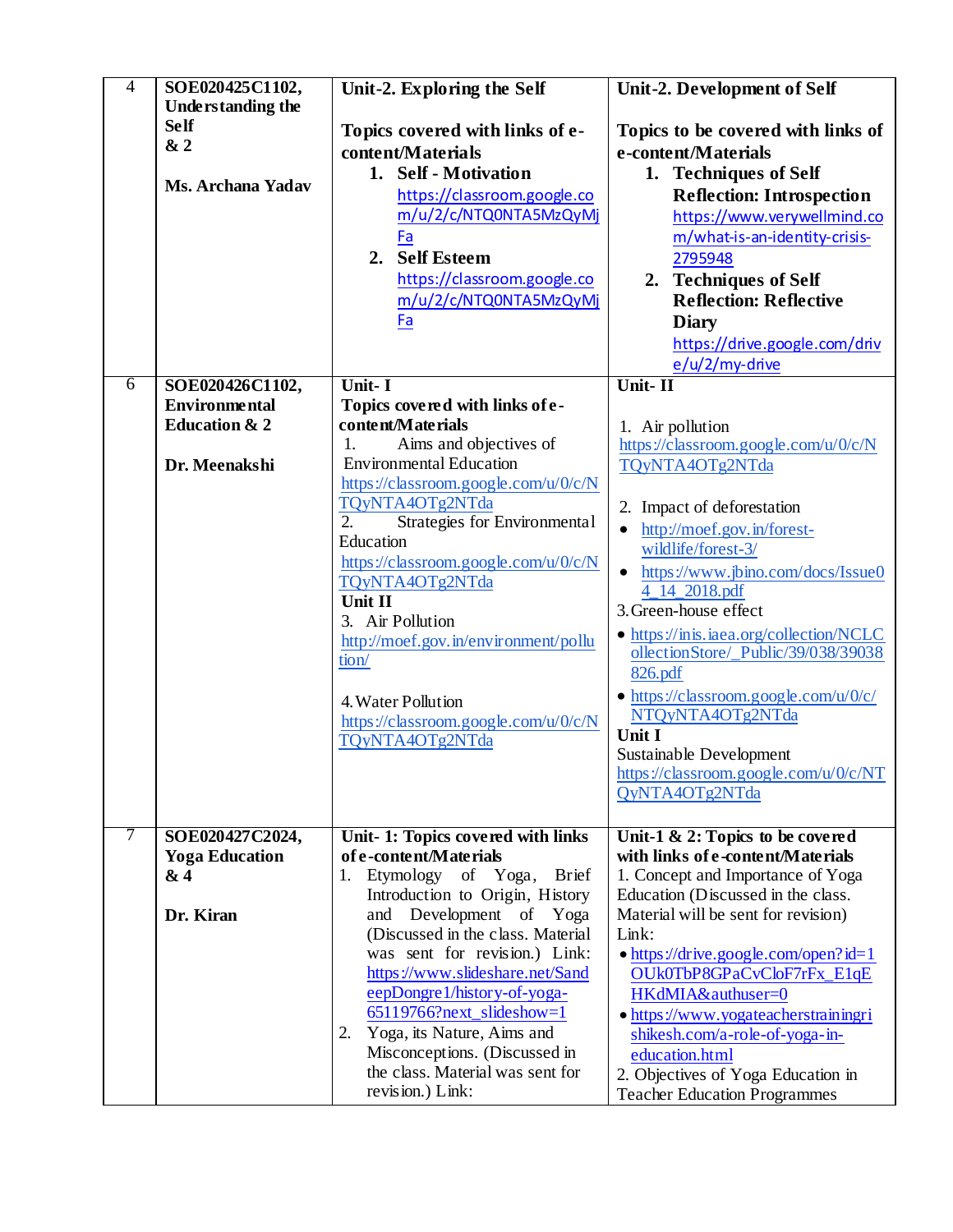|                |                           | https://mea.gov.in/in-focus-                       | (Discussed in the class. Material will                               |
|----------------|---------------------------|----------------------------------------------------|----------------------------------------------------------------------|
|                |                           | article.htm?25096/Yoga+Its+Or                      | be sent for revision.) Link:                                         |
|                |                           | igin+History+and+Development                       | http://www.ncert.nic.in/gpPDF/pd<br>$\bullet$                        |
|                |                           | Maharshi Patanjali's Ashtang<br>3.                 | f/tiyhwlss1.pdf                                                      |
|                |                           | Yoga (Discussed in the class.                      | https://theyogainstitute.org/aims-                                   |
|                |                           | Material was sent for revision.)                   | and-objectives-of-yoga-education/                                    |
|                |                           | Link:                                              | 3. Yogic principles of Healthy living                                |
|                |                           | https://en.wikipedia.org/wiki/                     | and Character-building (Not                                          |
|                |                           | Ashtanga_%28eight_limbs_of                         | discussed in the class. Multiple links                               |
|                |                           | $yoga\% 29$                                        | will be shared for proper                                            |
|                |                           | https://drive.google.com/open?                     | understanding)                                                       |
|                |                           | id=1RCgnCTxcN7HbZapqU8                             | • https://www.ncbi.nlm.nih.gov/pmc/                                  |
|                |                           | wicleoOZ1tMKI-&authuser=0                          | articles/PMC3193654/                                                 |
|                |                           | As this paper has Practical<br>4.                  | • http://www.ncert.nic.in/gpPDF/pdf/                                 |
|                |                           | component for 2 credits, a video                   | tiyhw lss 1.pdf                                                      |
|                |                           | was shared demonstration                           | 4. Concept of Triguna and Yogic Diet                                 |
|                |                           | Shithilikaran Vyayam/                              | (Not discussed in the class. Multiple                                |
|                |                           | Loosening exercises and                            | links will be shared for proper                                      |
|                |                           | students were advised to                           | understanding.) Link:                                                |
|                |                           | practice the same at home.                         | https://www.slideshare.net/Aachal                                    |
|                |                           | Links:                                             | 123/triguna-theory                                                   |
|                |                           | · https://youtu.be/VcUkvIVkVG                      | https://www.youtube.com/watch?<br>$\bullet$                          |
|                |                           | S                                                  | v=2JGkCelRC_U                                                        |
|                |                           | • https://youtu.be/fUaszJZRdwE                     | https://www.youtube.com/watch?<br>$\bullet$                          |
|                |                           | • https://youtu.be/cGl3JvbUxjM                     | v=Id0m1M6_O-Q                                                        |
| $\overline{8}$ | SOE020428DCEC11           | Unit 1: Concepts Understanding                     | <b>Unit-2 Role &amp; Function of Various</b>                         |
|                |                           |                                                    |                                                                      |
|                | 02, Educational           | the Concepts of Educational                        | Agencies & and Techniques of                                         |
|                | <b>Administration and</b> | <b>Administration, Educational</b>                 | <b>Educational Administration and</b>                                |
|                | Management & 2            | <b>Management and Resources</b>                    | <b>Management</b>                                                    |
|                |                           | 1. Meaning,<br>Concept<br>and                      | 1. Administration of School                                          |
|                |                           | of<br>Approaches<br>Educational                    | <b>Education at Different Levels</b>                                 |
|                | Dr. Pramod Joshi          | Administration<br>and                              | (Panchayati Raj, Zila parishad)                                      |
|                |                           | Management                                         | · https://drive.google.com/open?i                                    |
|                |                           | https://drive.google.com/file/d/                   | d=1uxzp4qTu2FSMfYs4sJpBN                                             |
|                |                           | 1DkeN2 IMRZc0Yi84OO2E9                             | 4TrmFcqfKZT&authuser=1                                               |
|                |                           | g_yEhBnOaHe/view?usp=shar                          | • https://drive.google.com/open?i                                    |
|                |                           | mg                                                 | d=1v8s2OzHHqOh9XJRmkUe                                               |
|                |                           | https://drive.google.com/open?<br>$\bullet$        | OaXyUaqel_9sS&authuser=1                                             |
|                |                           | id=1jcFcKrOIkxCP5flf52bMR                          | • https://drive.google.com/open?i                                    |
|                |                           | eEqIff8MwYG                                        | d=1YLp5BdVOyEMznoZBkCR                                               |
|                |                           |                                                    | FvTOcufocCsSJ&authuser=1                                             |
|                |                           |                                                    | • https://drive.google.com/open?i                                    |
|                |                           |                                                    | d=1xrBwl3WTy2sHqmwts-F-                                              |
|                |                           |                                                    | twlf809qjJtP&authuser=1                                              |
|                | <b>SOE020428DCEC11</b>    | Unit- I                                            | Unit-I                                                               |
|                | 02, Educational           | Topics covered with links of e-                    | Topics to be covered with links of e-                                |
|                | <b>Administration and</b> | content/Materials                                  | content/Materials                                                    |
|                | Management & 2            | School Administration:<br>$\bullet$                | Difference between School<br>$\bullet$                               |
|                |                           | Meaning, Scope, Principles and                     | Administration and School                                            |
|                |                           | Approaches.                                        | Management                                                           |
|                | Dr. Shankar Lal           | http://www.yourarticlelibrary.co<br>m/educational- | https://www.slideshare.net/FidyZeg<br>ge/educational-management-and- |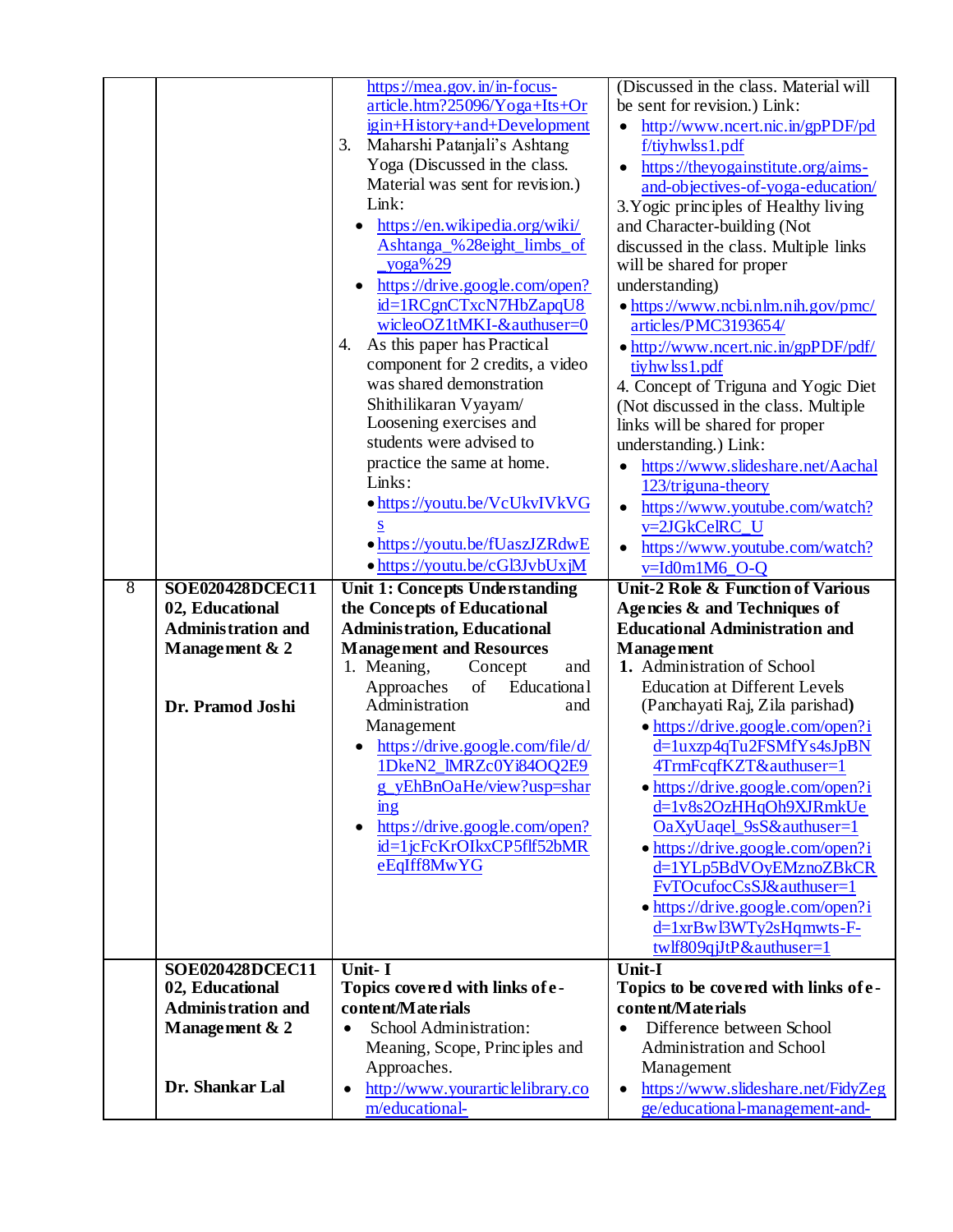|   |                          | management/educational-<br>administration/educational-<br>administration-meaning-nature-<br>and-other-details/63730<br><b>Educational Management:</b><br>Meaning Scope, Principles and<br>Approaches.<br>http://ddceutkal.ac.in/Syllabus/M<br>A_Education/Paper_8.pdf | administration-76321277<br>Human and Physical Resources of<br>School<br>http://egyankosh.ac.in/bitstream/12<br>3456789/8692/1/Unit-12.pdf<br>Headmaster/Principal: Qualities,<br>Role and functions<br>https://www.thoughtco.com/role-<br>$\bullet$<br>of-principal-in-schools-3194583<br>https://www.slideshare.net/Fousiya<br>OP/head-master-duties-and-<br>responsibilities |
|---|--------------------------|-----------------------------------------------------------------------------------------------------------------------------------------------------------------------------------------------------------------------------------------------------------------------|--------------------------------------------------------------------------------------------------------------------------------------------------------------------------------------------------------------------------------------------------------------------------------------------------------------------------------------------------------------------------------|
| 9 | <b>SOE020430DCEC11</b>   | <b>Unit-1 Fundamentals of</b>                                                                                                                                                                                                                                         | Unit-1 & 2 Fundamentals of                                                                                                                                                                                                                                                                                                                                                     |
|   | 02, Guidance and         | <b>Guidance and counselling</b>                                                                                                                                                                                                                                       | <b>Guidance and counselling</b>                                                                                                                                                                                                                                                                                                                                                |
|   | Counselling & 2          | Topics covered with links of e-                                                                                                                                                                                                                                       | Topics to be covered with links of                                                                                                                                                                                                                                                                                                                                             |
|   | <b>Ms. Archana Yadav</b> | content/Materials                                                                                                                                                                                                                                                     | e-content/Materials                                                                                                                                                                                                                                                                                                                                                            |
|   |                          | 1. Educational Guidance                                                                                                                                                                                                                                               | 1. Vocational Guidance                                                                                                                                                                                                                                                                                                                                                         |
|   |                          | https://drive.google.com/drive/                                                                                                                                                                                                                                       | https://classroom.google.com/u/2                                                                                                                                                                                                                                                                                                                                               |
|   |                          | u/2/folders/0B2G9O7ZkZsWRfkJ                                                                                                                                                                                                                                          | /c/NTQ0NDY1ODM0NjRa                                                                                                                                                                                                                                                                                                                                                            |
|   |                          | vZ05jSDczU0VtZ0dHWHJFWmg2<br>ZW9OYk9KSWJLTI9BYV9OTG1zd                                                                                                                                                                                                                | <b>Characteristics of Counsellor</b><br>2.<br>https://classroom.google.com/u/2                                                                                                                                                                                                                                                                                                 |
|   |                          | <b>GdHRjA</b>                                                                                                                                                                                                                                                         | /c/NTQ0NDY1ODM0NjRa                                                                                                                                                                                                                                                                                                                                                            |
|   |                          | 2. Personal Guidance                                                                                                                                                                                                                                                  |                                                                                                                                                                                                                                                                                                                                                                                |
|   |                          | https://classroom.google.com/u                                                                                                                                                                                                                                        |                                                                                                                                                                                                                                                                                                                                                                                |
|   |                          | <u>/2/c/NTQ0NDY1ODM0NjRa</u>                                                                                                                                                                                                                                          |                                                                                                                                                                                                                                                                                                                                                                                |
|   |                          |                                                                                                                                                                                                                                                                       |                                                                                                                                                                                                                                                                                                                                                                                |
|   | <b>SOE020430DCEC11</b>   | Unit- I is Completed.                                                                                                                                                                                                                                                 | Unit-II                                                                                                                                                                                                                                                                                                                                                                        |
|   | 02, Guidance and         | Unit-II                                                                                                                                                                                                                                                               | Topics covered with links of e-                                                                                                                                                                                                                                                                                                                                                |
|   | Counselling & 2          | Topics covered with links of e-                                                                                                                                                                                                                                       | content/Materials                                                                                                                                                                                                                                                                                                                                                              |
|   |                          | content/Materials                                                                                                                                                                                                                                                     |                                                                                                                                                                                                                                                                                                                                                                                |
|   | Dr. Saran Prasad         | <b>Types of Counselling Services.</b><br>1.                                                                                                                                                                                                                           | 1. Directive, Non-directive and                                                                                                                                                                                                                                                                                                                                                |
|   |                          | http://www.yourarticlelibrary.co<br>$\bullet$                                                                                                                                                                                                                         | <b>Eclective Counselling,</b>                                                                                                                                                                                                                                                                                                                                                  |
|   |                          | m/hrm/organisation/counselling-                                                                                                                                                                                                                                       | <b>Individual &amp; Group</b><br>Counselling.                                                                                                                                                                                                                                                                                                                                  |
|   |                          | meaning-techniques-ty<br>https://yourdost.com/counselling                                                                                                                                                                                                             | https://www.slideshare.net/tintojo                                                                                                                                                                                                                                                                                                                                             |
|   |                          |                                                                                                                                                                                                                                                                       | hnsvazhupadickal/types-of-                                                                                                                                                                                                                                                                                                                                                     |
|   |                          | 2. Counselling Skills.                                                                                                                                                                                                                                                | counselling                                                                                                                                                                                                                                                                                                                                                                    |
|   |                          | https://www.slideshare.net/Smara                                                                                                                                                                                                                                      | Professional Ethics of<br>2.                                                                                                                                                                                                                                                                                                                                                   |
|   |                          | nikaTripathy/basic-counselling-                                                                                                                                                                                                                                       | Counsellors.                                                                                                                                                                                                                                                                                                                                                                   |
|   |                          | skills                                                                                                                                                                                                                                                                | https://www.slideshare.net/vnitrit<br>esh/counsellors-professional-                                                                                                                                                                                                                                                                                                            |
|   |                          | https://www.slideshare.net/imaizz                                                                                                                                                                                                                                     | ethics                                                                                                                                                                                                                                                                                                                                                                         |
|   |                          | ati/basic-counseling-skills-<br>48240379                                                                                                                                                                                                                              | https://www.slideshare.net/shimil                                                                                                                                                                                                                                                                                                                                              |
|   |                          |                                                                                                                                                                                                                                                                       | abraham1/ethics-in-counselling-                                                                                                                                                                                                                                                                                                                                                |
|   |                          | 3. Characteristics of Counsellor.                                                                                                                                                                                                                                     | 68236962                                                                                                                                                                                                                                                                                                                                                                       |
|   |                          | https://www.slideshare.net/bhush                                                                                                                                                                                                                                      |                                                                                                                                                                                                                                                                                                                                                                                |
|   |                          | anraj/characteristics-of-an-                                                                                                                                                                                                                                          |                                                                                                                                                                                                                                                                                                                                                                                |
|   |                          | effective-counsellor<br>https://www.slideshare.net/amjad                                                                                                                                                                                                              |                                                                                                                                                                                                                                                                                                                                                                                |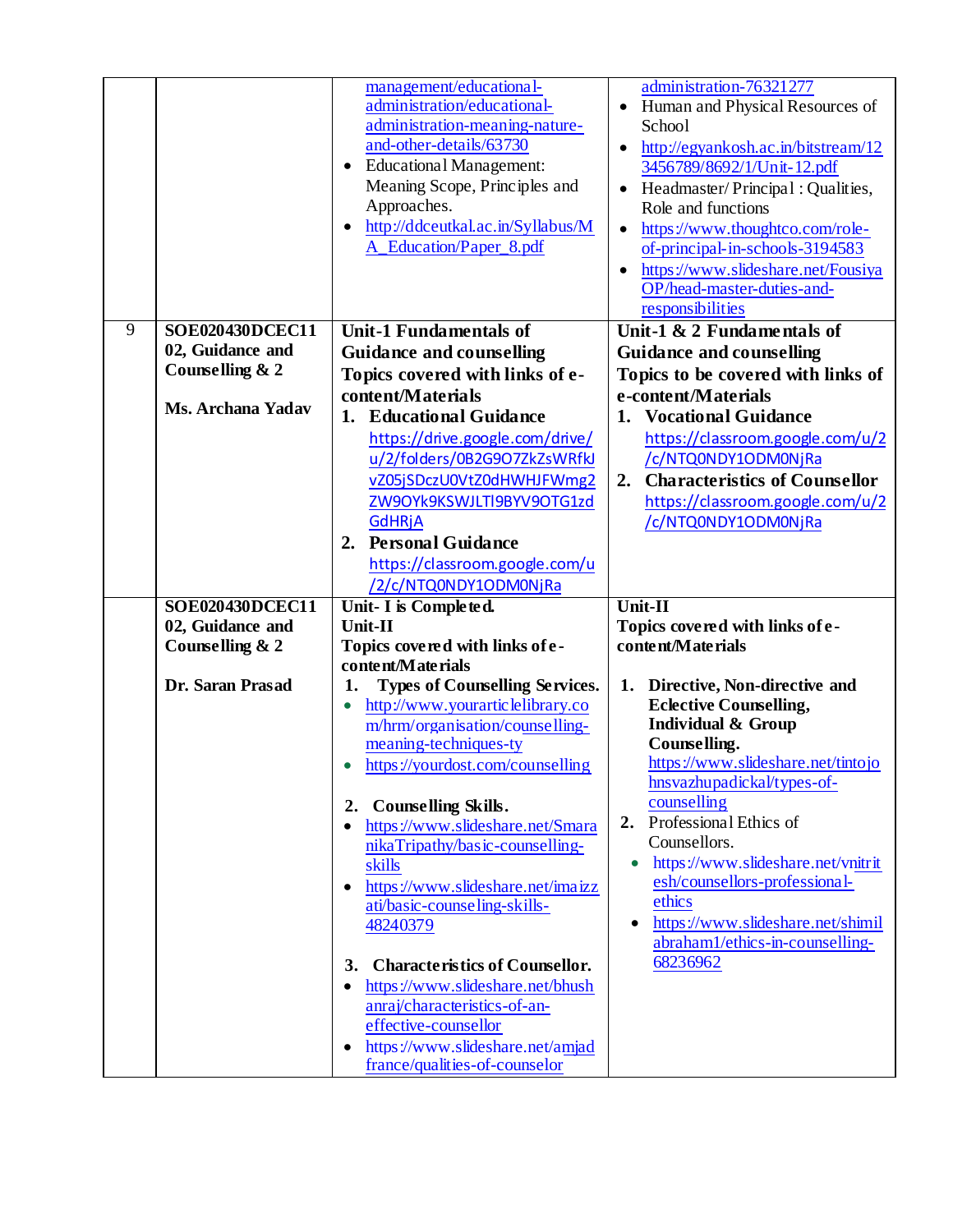| $\overline{10}$ | <b>SOE020431DCEC11</b>                             | <b>Unit-1&amp;2</b>                                               | <b>Unit-1&amp;2</b>                                       |
|-----------------|----------------------------------------------------|-------------------------------------------------------------------|-----------------------------------------------------------|
|                 | 02, Health $\&$<br><b>Physical Education &amp;</b> |                                                                   |                                                           |
|                 | $\boldsymbol{2}$                                   | Topics covered with links of e-<br>content/Materials              | Topics to be covered with links of<br>e-content/Materials |
|                 |                                                    |                                                                   |                                                           |
|                 |                                                    |                                                                   | 1. Health Education: Definition,                          |
|                 | Dr. Manju                                          | <b>1 Communicable Diseases</b>                                    | aims and objectives                                       |
|                 |                                                    | https://www.youtube.com/w                                         | https://drive.google.com/o                                |
|                 |                                                    | $atch?v = LBkXQ$ <sub>mB</sub> O3Q                                | pen?id=1jLFrU8zv_9FuE                                     |
|                 |                                                    | https://www.youtube.com/w                                         | xpdWtgiQSZ2YqOA4DX<br>R&authuser=0                        |
|                 |                                                    | atch?v=2stmdLe9k8w                                                | 2. Nutrition: Elements of                                 |
|                 |                                                    |                                                                   | balanced diet and food habits                             |
|                 |                                                    |                                                                   | https://drive.google.com/open                             |
|                 |                                                    |                                                                   | ?id=1jLFrU8zv_9FuExpdWt                                   |
|                 |                                                    |                                                                   | giQSZ2YqOA4DXR&authus                                     |
|                 |                                                    |                                                                   | $er=0$                                                    |
|                 |                                                    |                                                                   |                                                           |
|                 |                                                    |                                                                   | 3. Physical Education: Concept,                           |
|                 |                                                    |                                                                   | definition, aims and                                      |
|                 |                                                    |                                                                   | objectives                                                |
|                 |                                                    |                                                                   | https://drive.google.com/open                             |
|                 |                                                    |                                                                   | ?id=1jLFrU8zv_9FuExpdWt                                   |
|                 |                                                    |                                                                   | giQSZ2YqOA4DXR&authus                                     |
|                 |                                                    |                                                                   | $er=0$                                                    |
|                 |                                                    |                                                                   | <b>Volley Ball</b><br>4.                                  |
|                 |                                                    |                                                                   | https://drive.google.com/open                             |
|                 |                                                    |                                                                   | ?id=1jLFrU8zv_9FuExpdWt                                   |
|                 |                                                    |                                                                   | giQSZ2YqOA4DXR&authus                                     |
|                 |                                                    |                                                                   | $er=0$                                                    |
| 11              | SOE020433DCEC11                                    | Unit-II                                                           | Unit-II                                                   |
|                 | 02, Comparative                                    | Topics covered with links of e-                                   |                                                           |
|                 | Education & 2                                      | content/Materials                                                 | Topics to be covered with links of e-                     |
|                 |                                                    | 1. Secondary education: Concept,                                  | content/Materials                                         |
|                 | Dr. Amit Singh                                     | meaning and need<br>2. Secondary education in                     | 1. Concept of vocationalisation of<br>Secondary education |
|                 |                                                    | India(Aims, Content, Methods &                                    | 2. Need and Importance of                                 |
|                 |                                                    | <b>Instruction and Evaluation</b>                                 | vocationalisation of Secondary                            |
|                 |                                                    | System)                                                           | education                                                 |
|                 |                                                    | 3. Secondary education in U.K.                                    | 3. Principles of vocationalisation                        |
|                 |                                                    | (Aims, Content, Methods $\&$                                      | 4. Objectives of vocationalisation                        |
|                 |                                                    | <b>Instruction and Evaluation</b>                                 | 5. Suggestive Programmes of                               |
|                 |                                                    | System)                                                           | vocationalisation of Secondary                            |
|                 |                                                    | 4. Secondary education in U.S.A.                                  | education                                                 |
|                 |                                                    | (Aims, Content, Methods $\&$<br><b>Instruction and Evaluation</b> | 6. Vocationalisation of Secondary<br>education in U.S.A.  |
|                 |                                                    | System)                                                           | 7. Vocationalisation of Secondary                         |
|                 |                                                    | 5. Comparison of Secondary                                        | education in U.K.                                         |
|                 |                                                    | education in U.K. and U.S.A                                       | 8. Vocationalisation of Secondary                         |
|                 |                                                    | 6. Comparison of Secondary                                        | education in U.S.S.R.                                     |